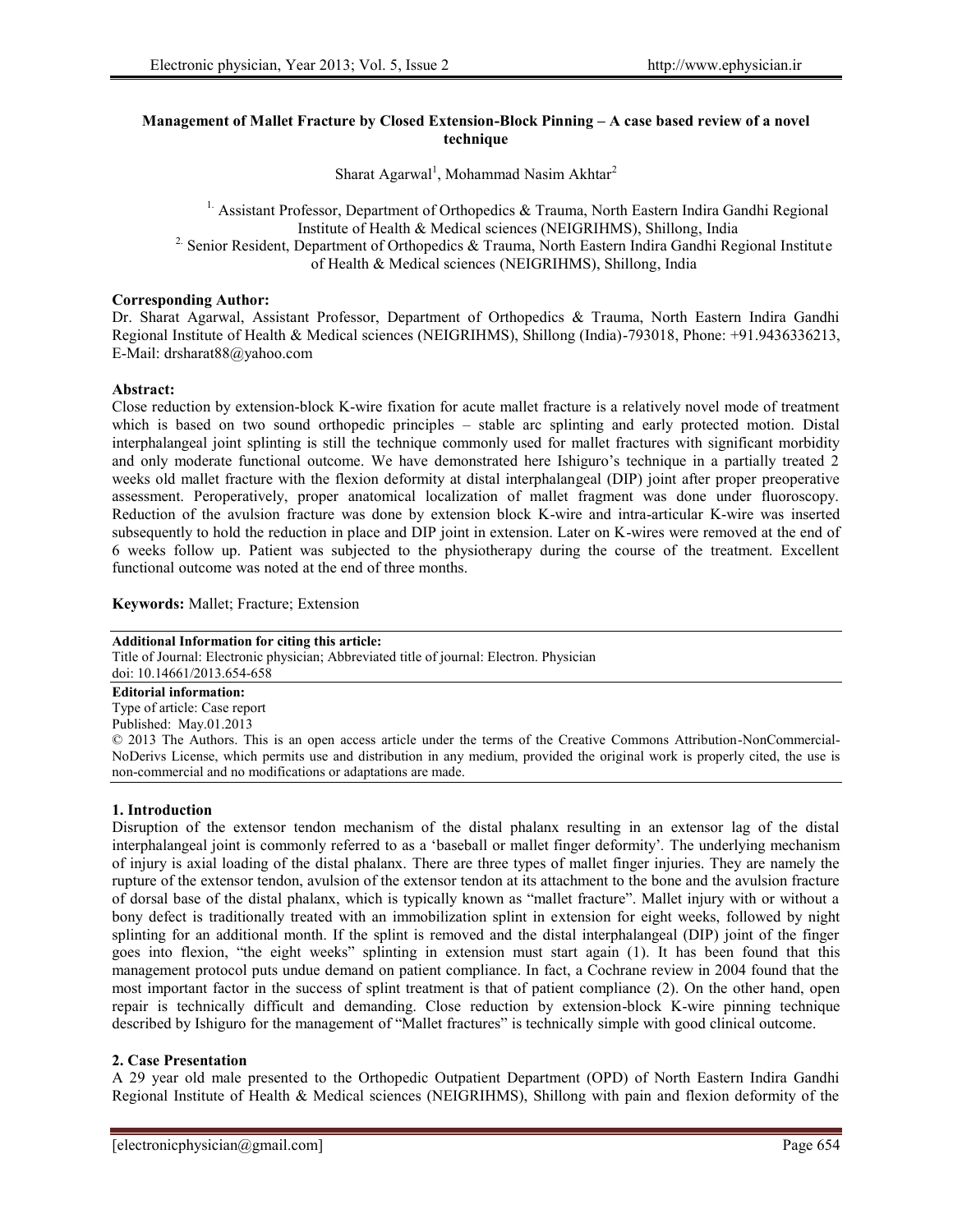DIP joint of the middle finger. There was history of (H/O) injury to left middle finger while playing cricket 2 weeks back. There was no H/O open injury. Patient had initially taken treatment at primary health centre, where a finger splint was advised for 2 weeks. Subsequently, patient was subjected to physiotherapy with mobilization of the distal interphalangeal joint. On local examination there was swelling with associated tenderness on the dorsal aspect and flexion deformity of 20 degrees at distal interphalangeal (DIP) joint of (L) middle finger. Further flexion to 90 degrees was possible. There was no restriction of passive extension. Antero-posterior and lateral radiographs of (L) middle finger showed dorsally displaced intra-articular fracture fragment from the base of the distal phalanx involving  $\sim$  50 % of the articular surface without comminution and volar subluxation of the distal phalanx (Figure 1).

Patient was planned for close reduction by extension-block K (Kirshner) -wire along with transarticular K-wire pinning of the DIP joint. Patient was operated under digital block anesthesia on a radiolucent operating table in supine position with intraoperative C-arm image intensifier control. Being a closed procedure, no tourniquet was used. With the DIP joint held in maximum flexion, a 1.5 mm K-wire introduced just behind the fracture fragment and driven proximally into the head of the middle phalanx at an angle so that it should not slip while insertion and it should get purchase in the head of the middle phalanx and leaving ample room for another transarticular K-wire.



**Figure 1.** Antero-posterior and lateral radiographs of (L) middle finger showing mallet fracture with dorsally displaced intra-articular fracture fragment from the base of the distal phalanx involving about 50 % of the articular surface without comminution and volar subluxation of the distal phalanx



**Figure 2.** Post-operative antero-posterior and lateral radiographs showing in-situ extension-block and transarticular K-wires.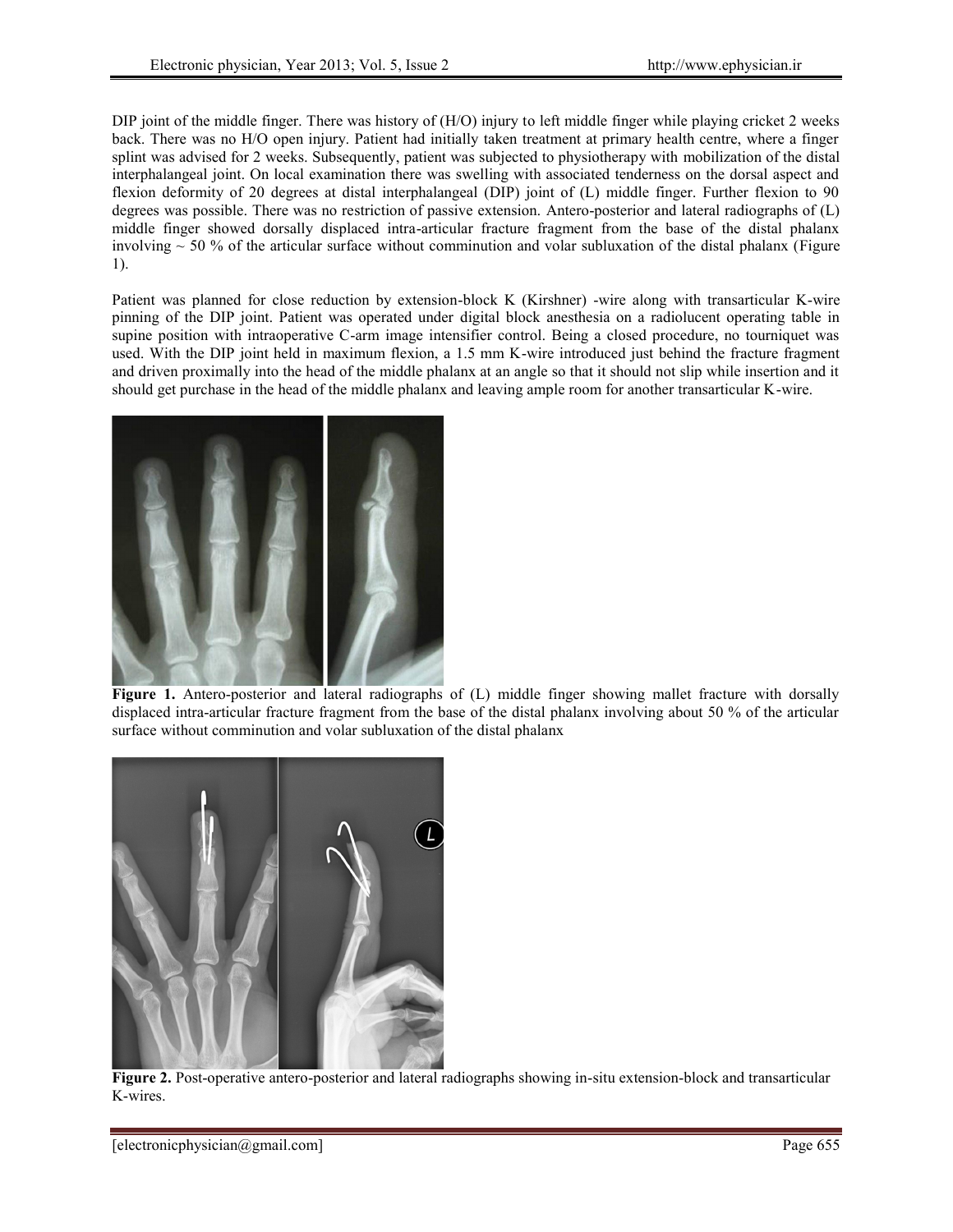As it is shown in figure 2, DIP joint is in slight extension. Extension-block K-wire is radial-ward and transarticular K-wire is ulnar-ward. Position of K-wires was dictated by position of the mallet fragment as seen during intraoperative fluoroscopy. The fracture was reduced by the pressure of the proximal end of the distal phalanx indirectly i.e. on the already inserted K-wire levering the fracture fragment into its original position as the DIP joint is brought into full extension. Reduction was confirmed with C-arm image intensifier. Another 1.5 mm K-wire was then advanced through the distal phalanx across the DIP joint in extension into the head of the middle phalanx to maintain the reduction. Again, the reduction was confirmed with the use of C-arm image intensifier. K-wires were bent and left protruding outside the skin to facilitate removal later (Figure 2).

Pin tract dressing was done following full aseptic technique. The PIP (proximal interphalangeal) joint remained free and its mobilization was started from day one postoperatively. The wires were removed as an OPD procedure after 6 weeks and active mobilization of the DIP joint was started. Night splinting of the finger with DIP joint in extension was continued for another 2 weeks. Subsequently passive mobilization was started after the end of 8 weeks postoperatively. There was no pain or extensor lag with full flexion of the DIP joint at the end of 3 months follow up. Radiologically, no joint space narrowing or joint incongruity was evident (figure 3). The outcome was "excellent" as per Crawford's criteria (3).



**Figure 3.** Antero-posterior and lateral radiographs at 3 months follow up. No extensor lag present. Joint space is congruous with no joint space narrowing.

# **3. Discussion**

The dorsal intra-articular avulsion fracture of the base of the distal phalanx or the bony mallet finger, constitutes about  $5 -10\%$  of mallet finger injuries (4, 5). The management of these injuries is dependent on the size of the avulsed intra-articular fragment and congruency of the DIP joint. The management of acute mallet fingers with extensor tendon rupture or a small fracture fragment involving less than one-third of the articular surface of the distal phalanx is usually done by continuous distal interphalangeal joint volar splinting in extension with molded polythene (Stack) or aluminum splint for 6 to 8 weeks. Night splinting usually is recommended for an additional 2 to 6 weeks. Commonly volar splints are used but dorsal splints can also be used. However, care must be taken when applying them to prevent maceration and ulceration of the skin (6).

Conservative treatment has been advocated by Wehbe and Schneider, regardless of the size of bony fragment or extent of fracture displacement or subluxation of the DIP joint. Good patient compliance and regular follow-ups are essential (7). Skin slough, tape allergy, transverse nail plate grooves, splint-related pain, and tender dorsal prominence can complicate conservative treatment (8, 9). However, the management of mallet fractures involving more than one-third of the articular surface has been found to be more controversial. Wehbe and Schneider observed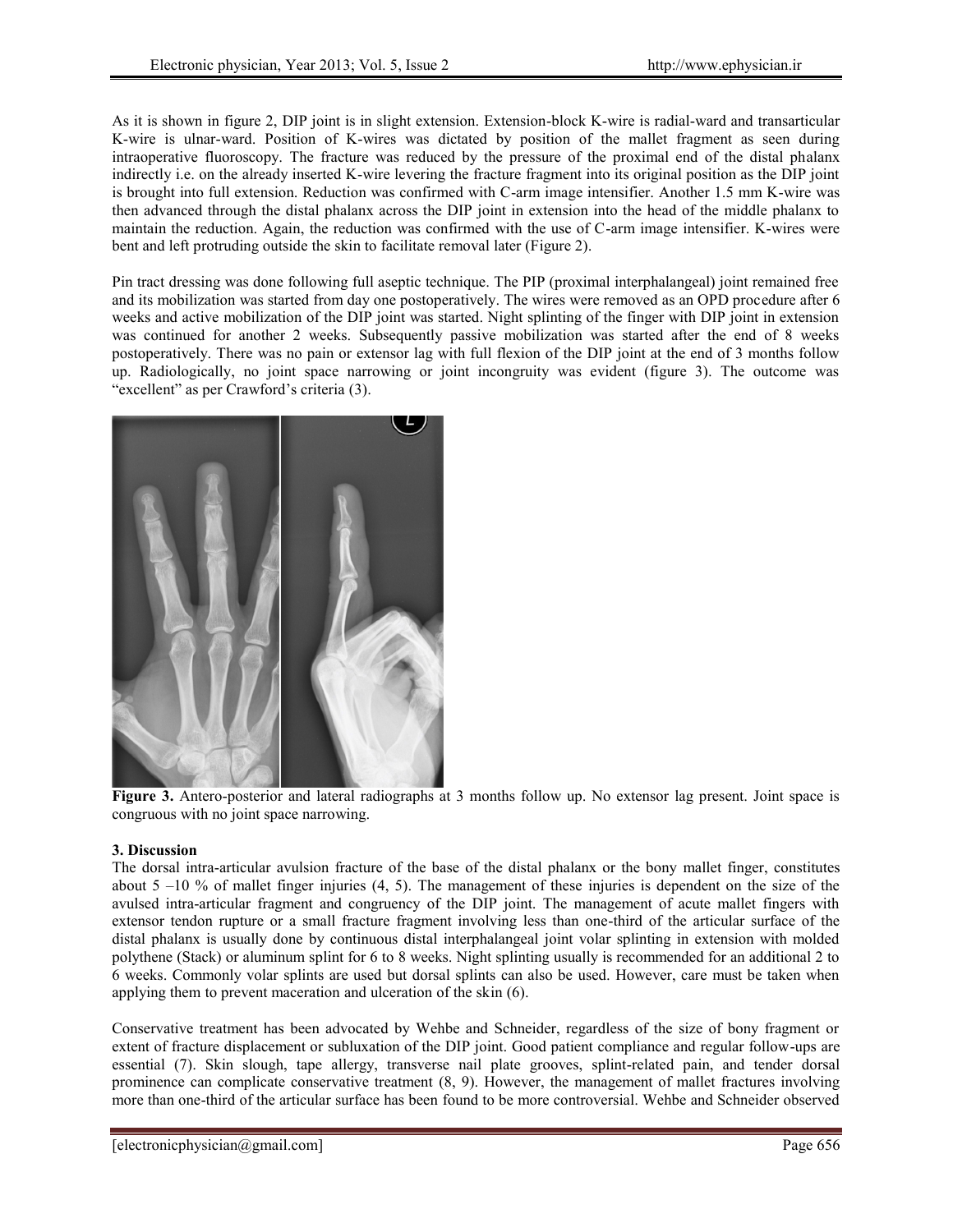33% complication rate in open-surgically managed group as compared to 9% in conservatively managed group. The later group showed poor patient's compliance as a major problem. Percutaneous pinning procedures have decreased the complications associated with open surgery. Most authors agree for operative management for mallet fracture involving more than one-third of the articular surface. But, open reduction is fraught with many complications, like scar formation, nail deformity, prominent dorsal bump, osteomyelitis, non-union or avascular necrosis of the fragment, or recurrent mallet or residual finger flexion deformity etc. In 1988, Ishiguro et al introduced a new method for close pinning by extension block for effective reduction of mallet fragment and simultaneously decreasing the complications of open surgery (10, 11). Other authors also confirmed the effectiveness of this technique (12, 13). Ishiguro et al observed that the transarticular K-wire should be introduced from the radial or ulnar side to prevent the pin penetrating the fracture surface which may lead to loss of reduction or interfere with fracture healing (11).

In our case, intraoperative fluoroscopy revealed that the mallet fragment was slightly radial-wards, so the extension block K-wire was placed radial-ward, and the transarticular K-wire was placed slightly towards Ulnar side to attain good reduction and to prevent transarticular pin coursing through fracture line (Figure 2). Understandably, pin-tract infection is one of the potential complications of this technique, so due pin-tract care is imperative. Removal of the callus in chronic mallet fractures for correct anatomical reduction is not possible by percutaneous techniques. However, percutaneous procedures have been found to be associated with the technical difficulty in accessing the DIP joint correctly, achieving reduction of the small articular fragment and potential chances of injury to the tenuous soft tissue envelope (8, 11).

Extension block pinning technique is a minimally invasive method of managing mallet fractures with low morbidity and good functional outcome. This technique when properly applied has been found to produce satisfactory functional results with good fracture union. No issue related to patient compliance was noted. Good pin-tract care is mandatory in these cases. Thus to conclude, Ishiguro's extension-block K-wire fixation technique is a novel method for the management of "Mallet fractures" and should be considered for such cases.

# **5. Conclusion**

This case report based review on the technique of the management of Mallet Fracture using Closed Extension block method has been presented to highlight the efficacy and easiness to perform this procedure, requiring attention to only few technical details with good functional outcome.

### **Acknowledgements**

The authors thank the North Eastern Indira Gandhi Regional Institute of Health & Medical sciences (NEIGRIHMS) for supporting the study.

### **Conflict of Interest:**

There is no conflict of interest to be declared.

### **References**

- 1. Perron AD, Brady WJ, Keats TE, Hersh RE. Orthopedic pitfalls in the emergency department: closed tendon injuries of the hand. Am J Emerg Med. 2001 Jan;19(1):76-80. Pubmed PMID: 11146026.
- 2. Handoll HH, Vaghela MV. Interventions for treating mallet finger injuries. Cochrane Database Syst Rev. 2004;(3):CD004574. Pubmed PMID: 15266538.
- 3. Crawford GP. The molded polythene splint for the mallet finger deformities. J Hand Surg Am. 1984; 9(2):231-7. Pubmed PMID: 6715831.
- 4. Darder-Prats A, Fernández-García E, Fernández-Gabarda R, Darder-García A. Treatment of mallet finger fractures by the extension-block K-wire technique. J Hand Surg Br. 1998 Dec;23(6):802-5. Pubmed PMID: 9888687.
- 5. Doyle JR. Extensor tendons: acute injuries. In: Green DP, editor. Operative Hand Surgery. 3rd. New York: Churchill Livingstone; 1993. pp. 1925–51.
- 6. James H. Calandruccio, Mark T. Jobe. The Hand Fractures, Dislocations, and Ligamentous Injuries. In:Campbell's Operative Orthopaedics, 11th ed., Philadelphia, Mosby Elsevier;2008:3966-7.
- 7. Wehbé MA, Schneider LH. Mallet fractures. J Bone Joint Surg Am. 1984; 66(5):658-69.
- 8. Bendre AA, Hartigan BJ, Kalainov DM. Mallet finger. J Am Acad Orthop Surg. 2005; 13(5):336-44. Pubmed PMID: 16148359.